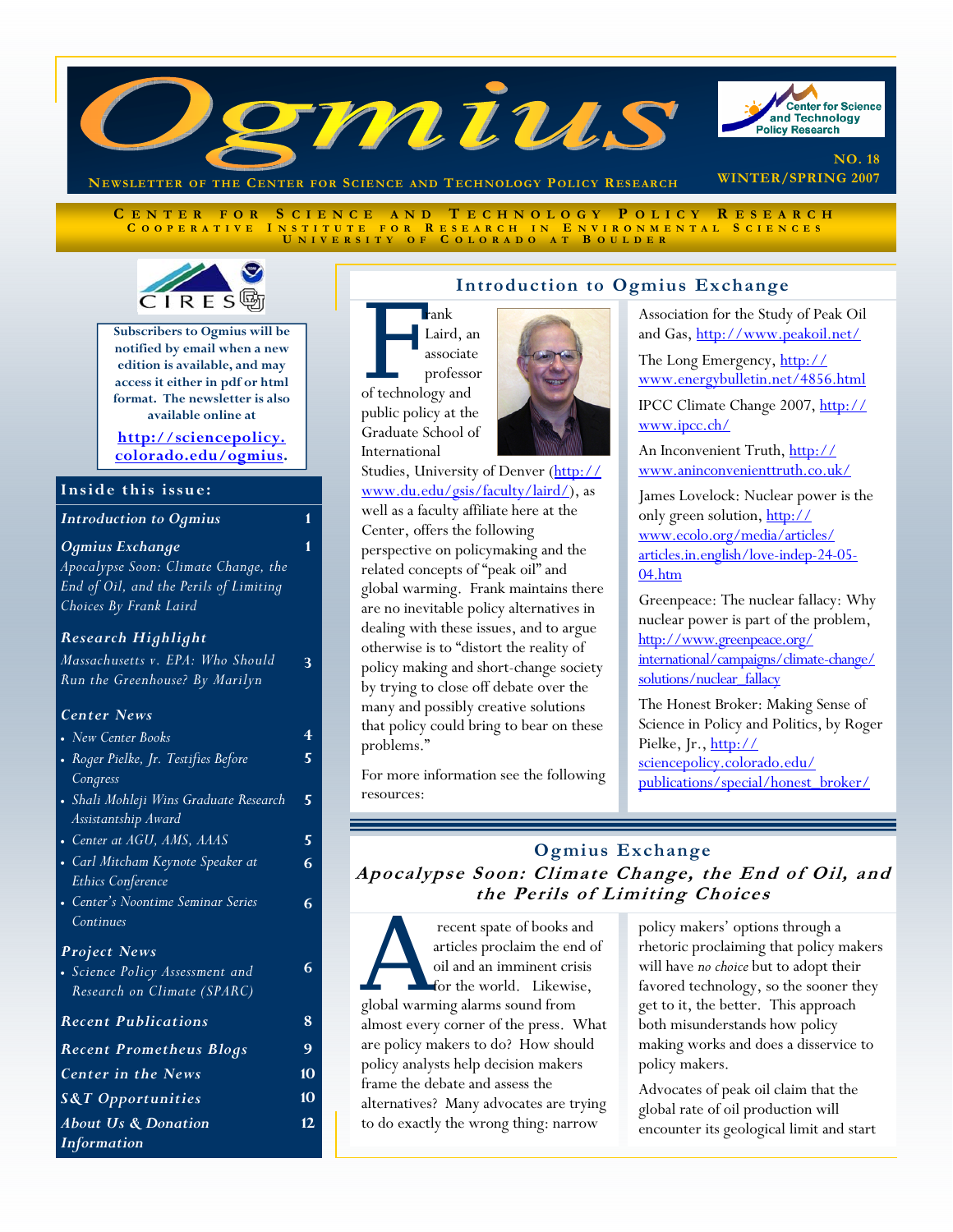## **Ogmius Exchange Continued**



to decline just as world demand increases, due to greater consumption in both the wealthy countries and the rapidly growing economies of China and India. Depending on the assumptions they adopt, analysts argue for different years of peak production, varying from a few years to a couple of

decades away, i.e. soon. Whenever it occurs, the result will be a rapid increase in oil prices, which in turn will make more expensive everything from transportation to food production. The consequence of such increased prices will be at least global recession and possibly depression, mass starvation, and resource wars.

When analysts start talking about possible alternatives to this disaster, the answers range from the possibly enticing to the truly grim. For the latter, some people argue that there is no technical fix and that policy makers will fail to do things that could cushion the blow, due to entrenched interests that get large short-term benefits from the status quo. The result will be several decades of global turmoil until societies gradually and painfully adjust to expensive energy as a permanent situation and eventually find lower-energy modes of life, which will include what we would now consider to be a greatly reduced standard of living. At the more optimistic end of the spectrum some analysts believe that a combination of greater energy efficiency and alternative fuels can keep the wolf from the door. However, the change to this more sustainable mode of life will be more difficult and painful the longer we wait, which means that the single most important goal for public policy should be strenuous efforts to start such a transition now.

Those books on peak oil dovetail nicely with another raft of books on global warming, most famously Al Gore's new book and movie *An Inconvenient Truth*. These books make popular what has been circulating in the scientific community for some time: climate scientists have moved toward a strong consensus that the climate is measurably warming now and that anthropogenic greenhouse gas emissions are the primary culprit. Continued emissions of greenhouse gases will further that warming, with serious consequences, though the nature and timing of those consequences are impossible to predict. Climate skeptics have dwindled in number and reports from institutions like the National Academy of Sciences and the government's Climate Change Science Program have pushed the skeptics to the margin of national debates.

These events make for heady times for advocates who believe that their technologies will solve such problems. Ironically, both renewable and nuclear energy advocates see themselves as possessing the key to an energy-abundant and climate-safe future. Both advocacy communities have been around for decades, have a history of mutual hostility, and think their time is nigh. Yet both groups are using a language of inevitability that suggests a naïveté about public policy, shortchanges the policy process, and makes it all the harder to have intelligent, nuanced discussions of the difficult policy choices that lie ahead.

Their central point is that society or governments will have "no choice" but to adopt their preferred solution. They believe that the problems of peak oil and climate change present such severe problems to our society that policy makers will realize that they must adopt nuclear or renewable energy, that the lack of choice will be plain.

This language distorts the reality of policy making and shortchanges society by trying to close off debate over the many and possibly creative solutions that policy could bring to bear on these problems. The central fact of policy making is that governments always have a choice. No circumstance, no matter how dire, leaves them with only one choice. To be sure, not all choices are equally good, and anyone familiar with history will know that sometimes governments make bad, even disastrous, choices. But they always have choices to make. Pretending otherwise just misunderstands all we know about public policy.

Talking about inevitability also short-changes society because it is an effort to restrict the scope and creativity of policy making, shutting out competing voices and narrowing the scope of thinking about what are multi-dimensional problems. In the cases of peak oil and global warming, nuclear and renewable advocacy groups are promoting straightforward technological solutions to problems that are political, social, economic, and cultural, as well as technological. Historians of policy and technology have provided us with scores of cases in which simple technical fixes did not work as intended precisely because technologies interact in complex ways with those other variables. Indeed, what are alleged to be simple technical solutions carry with them powerful assumptions about the kind of society and world in which they will function.

These are not merely abstract concerns. By all accounts, global warming is already upon us, and no conceivable set of policies can prevent at least some additional warming. Despite strenuous research efforts, the precise level of warming and the extent and distribution of its consequences remain highly uncertain. Under such circumstances, to think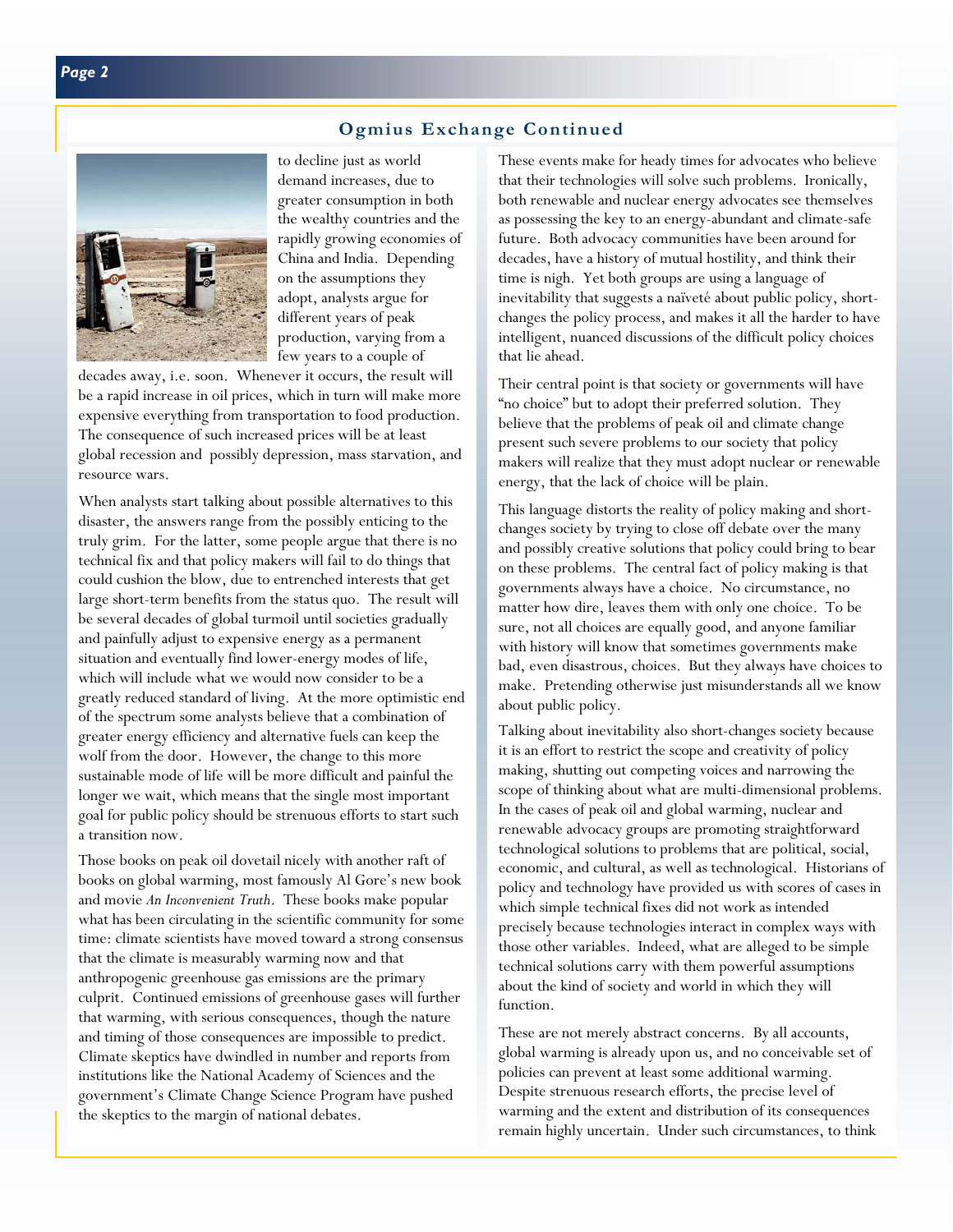## **Ogmius Exchange Continued**

only about energy technologies that emit fewer greenhouse gases, indeed to declare such technologies the inevitable solution to the problem, avoids the very necessary consideration of how to adapt to existing climate change, how to ensure that new energy technologies don't create even worse unintended consequences, how to keep policy flexible so it can learn and adapt to futures that no one can predict, and how to integrate the social, economic, and other nontechnological considerations into a policy that makes the world better instead of worse.

The same concerns hold for peak oil. If the problem is that prices will keep going up, that countries will fight (literally) over diminishing supplies, and that the world will exhibit the political and social pathologies of rapidly declining economies, policy makers should think about more than new technologies to replace oil. We know that they will have multiple choices in seeking out new energy sources. We also know that many of those sources will have nasty political, social, and environmental consequences. Now is the time to expand our thinking about everything from diplomacy to economic and social development, as well as technological innovation, not declare that governments have no choice. As Roger Pielke Jr, has put it, the purpose of policy analysis is to open up alternatives for policy makers, not tell them the one best thing to do, much less try to persuade them that they only have one choice. History treats such hubris harshly.

> Frank Laird Graduate School of International Studies University of Denver [flaird@du.edu](mailto:flaird@du.edu)

## **Research Highlight Massachusetts v. EPA: Who Should Run the Greenhouse?**

arilyn Averill (http://<br>
sciencepolicy.colorado.org/
about\_us/meet\_us/
marilyn\_averill/) is a<br>
doctoral student in Environmental [sciencepolicy.colorado.edu/](http://sciencepolicy.colorado.edu/about_us/meet_us/marilyn_averill/) about\_us/meet\_us/ marilyn\_averill/) is a Studies at the University of Colorado. Her research interests focus on international environmental governance, the politics of science, and science and technology policy, particularly in the



context of global climate change. Marilyn formerly worked as an attorney with the Office of the Solicitor, United States Department of the Interior, where she provided legal advice to the U.S. Fish and Wildlife Service and the National Park Service. She holds Master's degrees in Public Administration from the Kennedy School of Government and in Educational Research and Evaluation Methodology from the University of Colorado, and a law degree from the University of Colorado.

Marilyn's recent work has focused on the use of science and the treatment of uncertainty in litigation relating to climate change, and the effects these cases may have on law, science, and policy. The following Research Highlight describes her assessment of the recent U.S. Supreme Court decision on EPA's authority to regulate greenhouse gas emissions under the Clean Air Act.

I n a split (5 to 4) decision in *Massachusetts v. Environmental*<br> *Protection Agency* (EPA), 549 U.S. <sub>—</sub> (2007), the<br>
Supreme Court ruled that the Clean Air Act (CAA) gives *Protection Agency* (EPA), 549 U.S. \_\_ (2007), the

the EPA authority to regulate greenhouse gas (GHG) emissions from the tailpipes of new motor vehicles. The Court sent the case back to EPA to decide whether such emissions "may reasonably be anticipated to endanger public health or welfare," the CAA standard.

This case has little to do with climate science or even global warming and much to do with the role courts should play in deciding cases of social significance in a democratic society. It is less about EPA's authority than about the Court's authority, and involves views of the separation of powers of the three branches of our government. Climate science was generally uncontested. None of the three opinions questions whether global warming is occurring or whether it is partly driven by human activities, but the justices strongly disagreed as to which branch of government should address the problem.

Much of the majority opinion and the two dissenting opinions focus on whether the issue of regulating greenhouse gases is justiciable, that is, whether this case should be decided by the courts. More specifically, the case is about whether plaintiffs had standing to bring their claims to the courts. U.S. courts are limited to deciding cases and controversies grounded in specific allegations of injuries that can be redressed by a court's decision. The majority found that plaintiffs had adequately alleged injuries to support standing; the dissent disagreed. The majority applied a relaxed standard for standing available only to states, so this case may not provide useful precedent for private litigants seeking to establish standing in other climate-related cases.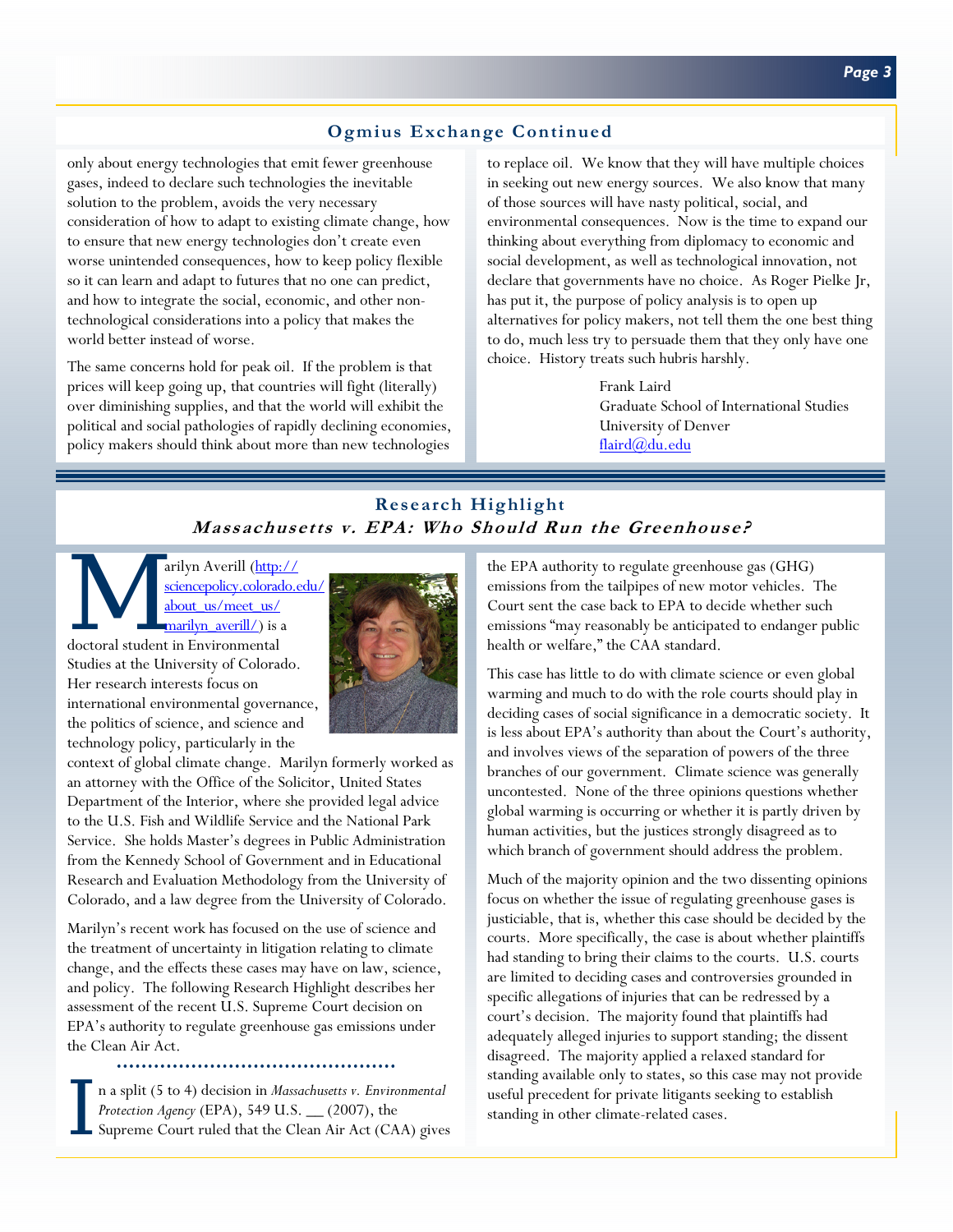### **Research Highlight Continued**

Uncertainty continues to play an important role. The majority allowed standing, but left the door open for EPA to find that "scientific uncertainty is so profound" that EPA cannot determine whether GHGs endanger human health or welfare. (Opinion at 31.) For the dissent, uncertainty blurs the causal link between GHG emissions and the injuries alleged, as well as EPA's ability to remedy the situation.

This decision's effects may be primarily symbolic. EPA has avoided regulating GHGs for the last six years and probably will continue to do so until the current administration leaves office. Regardless of content, future CAA regulation alone will do little to address the problem of global warming. But effects may extend beyond regulation. Congress has been

considering proposals on climate change and debate over this case could stimulate action. Congress now has several options. It can do nothing and let EPA reconsider its decision not to regulate GHGs; step in to limit or expand EPA's authority under the CAA; or provide a more comprehensive framework for dealing with climate change issues at the federal level. All of this will take time, so in spite of this decision, federal regulation of GHGs may not occur any time soon.

> Marilyn Averill Center for Science and Technology Policy Research [marilyn.averill@colorado.edu](mailto:marilyn.averill@colorado.edu)

## **Center News New Center Books**

*Creating a Climate for Change: Communicating Climate Change and Facilitating Social Change* by Susanne C. Moser and Lisa Dilling (Editors)

#### **Description**:

The need for effective<br>
communication, public<br>
outreach, and education communication, public to increase support for policy, collective action and behavior change is ever present, and is perhaps most pressing in the context of anthropogenic climate change. This book is the first to take a comprehensive look at communication and social change specifically targeted to



climate change. It is a unique collection of ideas examining the challenges associated with communicating climate change in order to facilitate societal response. It offers well-founded, practical suggestions on how to communicate climate change and how to approach related social change more effectively. The contributors of this book come from a diverse range of backgrounds, from government and academia to nongovernmental and civic sectors of society. The book is accessibly written, and any specialized terminology is explained. It will be of great interest to academic researchers and professionals in climate change, environmental policy, science communication, psychology, sociology, and geography.

*The Honest Broker: Making Sense of Science in Policy and Politics* by Roger Pielke, Jr.

#### **Description:**

cientists have a choice concerning what role they should play in political debates and policy formation, particularly in terms of how they present their research. This book is about understanding this choice, what considerations are important to think about when deciding, and the consequences of such choices for the individual scientist and the broader



scientific enterprise. Rather than prescribing what course of action each scientist ought to take, the book aims to identify a range of options for individual scientists to consider in making their own judgments about how they would like to position themselves in relation to policy and politics. Using examples from a range of scientific controversies and thought-provoking analogies from other walks of life, The Honest Broker challenges us all - scientists, politicians and citizens - to think carefully about how best science can contribute to policymaking and a healthy democracy.

For more information about these books see: http:// sciencepolicy.colorado.edu/publications/new\_books.html.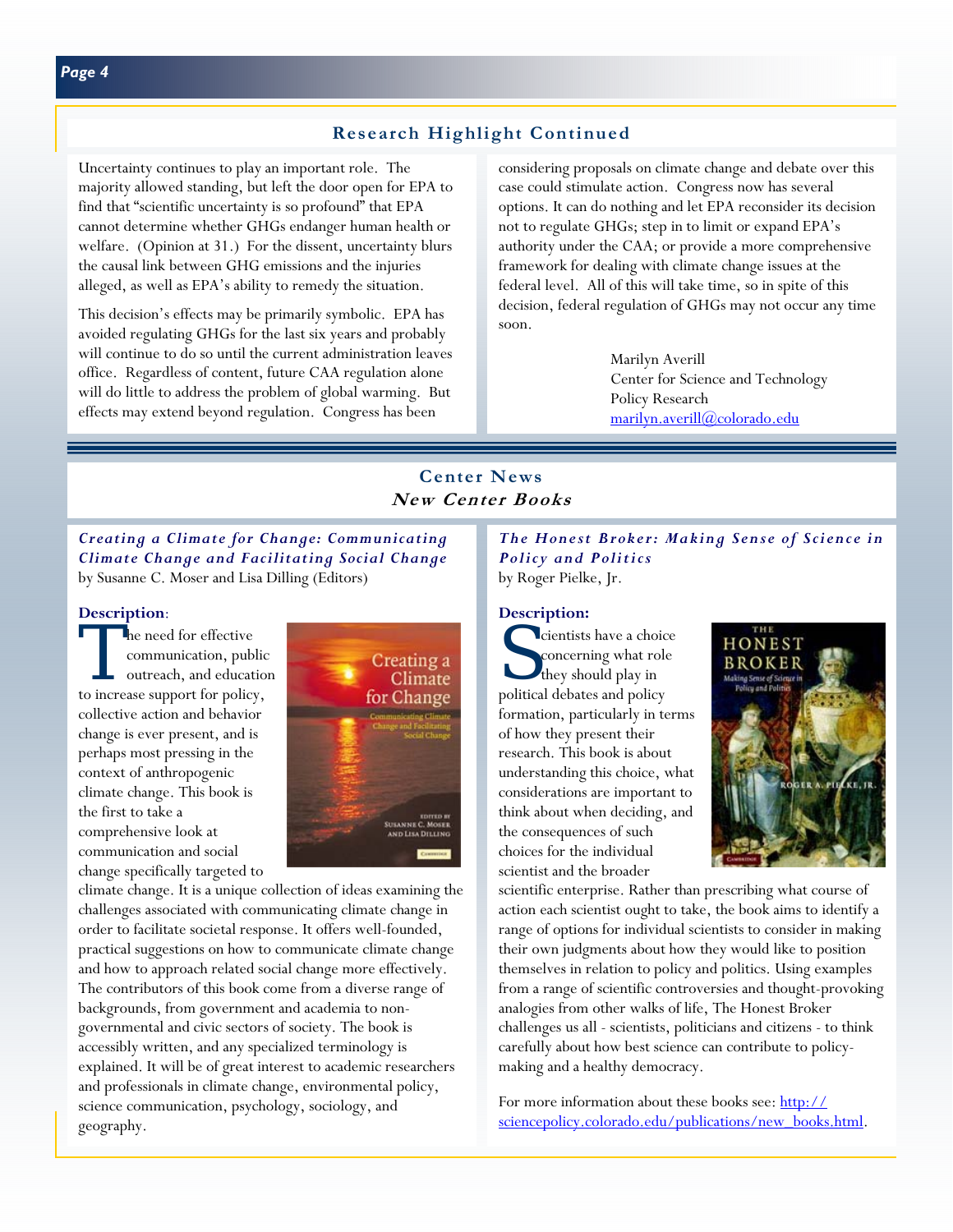# **Center News Roger Pielke, Jr. Testifies Before Congress**

enter director Roger<br>
Pielke, Jr., testified before<br>
the House Committee on<br>
Oversight and Government<br>
Reform at its hearing on "Allegations Pielke, Jr., testified before the House Committee on Oversight and Government of Political Interference with the Work of Government Climate Change Scientists" January 30, 2007. Roger's main point was that "politics and science cannot in practice be



separated. Consequently, policies for the production,

promotion, and use of information in decision making should be based on the realities of science in politics, and not on the mistaken impression that they can somehow be kept separate. Efforts to separate them will in most cases only contribute to the pathological politicization of science." To read his remarks in their entirety see: http:// [sciencepolicy.colorado.edu/prometheus/archives/](http://sciencepolicy.colorado.edu/prometheus/archives/PielkeTestimony30Jan07.pdf) PielkeTestimony30Jan07.pdf.

[For more information visit the hearing website: http://](http://oversight.house.gov/story.asp?ID=1162) oversight.house.gov/story.asp?ID=1162.

# **Center News Shali Mohleji Wins Graduate Research Assistantship Award**

enter graduate student Shali<br>Mohleji (http://<br>sciencepolicy.colorado.edu/<br>about\_us/meet\_us/shali\_m Mohleji (http:// sciencepolicy.colorado.edu/ about us/meet us/shali m/),

whose research focuses on homeland security policy, was awarded a GRA through the highly competitive CIRES Graduate Research Fellowship program.



The program was created to promote scholarship and research excellence in students advised by CIRES faculty. Evaluations of the 2007-2008 applications were based on each candidate's accomplishments, ability to communicate and work independently, letter of recommendation, and the likelihood of future contributions to the environmental sciences. ]

**Congrats Shali!** 

# **Center News Center at AGU, AMS, AAAS**

- enter staff members and graduate students gave the following talks at the December 11-15 American Geophysical Union Fall 2006 Meeting in San Francisco:
- Creating Usable Science in the 21st Century: Strategies for More Effectively Connecting Science to Societal Needs, Lisa Dilling and Genevieve Maricle
- How to achieve benefit from mission-oriented research: Lessons from the U.S. Department of Agriculture and the Naval Research Laboratory, Nat Logar
- In Pursuit of Usable Science: Assessing the Impact of Human Dimensions of Global Change Research, Genevieve Maricle
- Supporting the creation of usable science: Progress and Challenges, Lisa Dilling
- Examining the earthquakes damages record: What does the last 100 years of losses mean for natural hazards policy?, Kevin Vranes
- The Limits to Relevance, Marilyn Averill and Adam Briggle

Center staff and students presented the following talks at the January 14-18, 2007 American Meteorological Society's annual meeting in San Antonio, Texas:

- Shifting Research Priorities: The Role of Human Dimensions of Global Change Research, Genevieve Maricle
- Defining Usable Science, Lisa Dilling and Maria Carmen Lemos

Center staff and students presented the following talks at the February 15 – 19, 2007 AAAS annual meeting in San Francisco:

- The Challenge of Communicating About Climate Change To Support Societal Action, Lisa Dilling
- Shaping Science: How to Craft Research Agendas to Meet Society's Needs, Genevieve Maricle

For more information and to view the abstracts of these talks [see: http://sciencepolicy.colorado.edu/outreach/](http://sciencepolicy.colorado.edu/outreach/center_talks.html) center\_talks.html.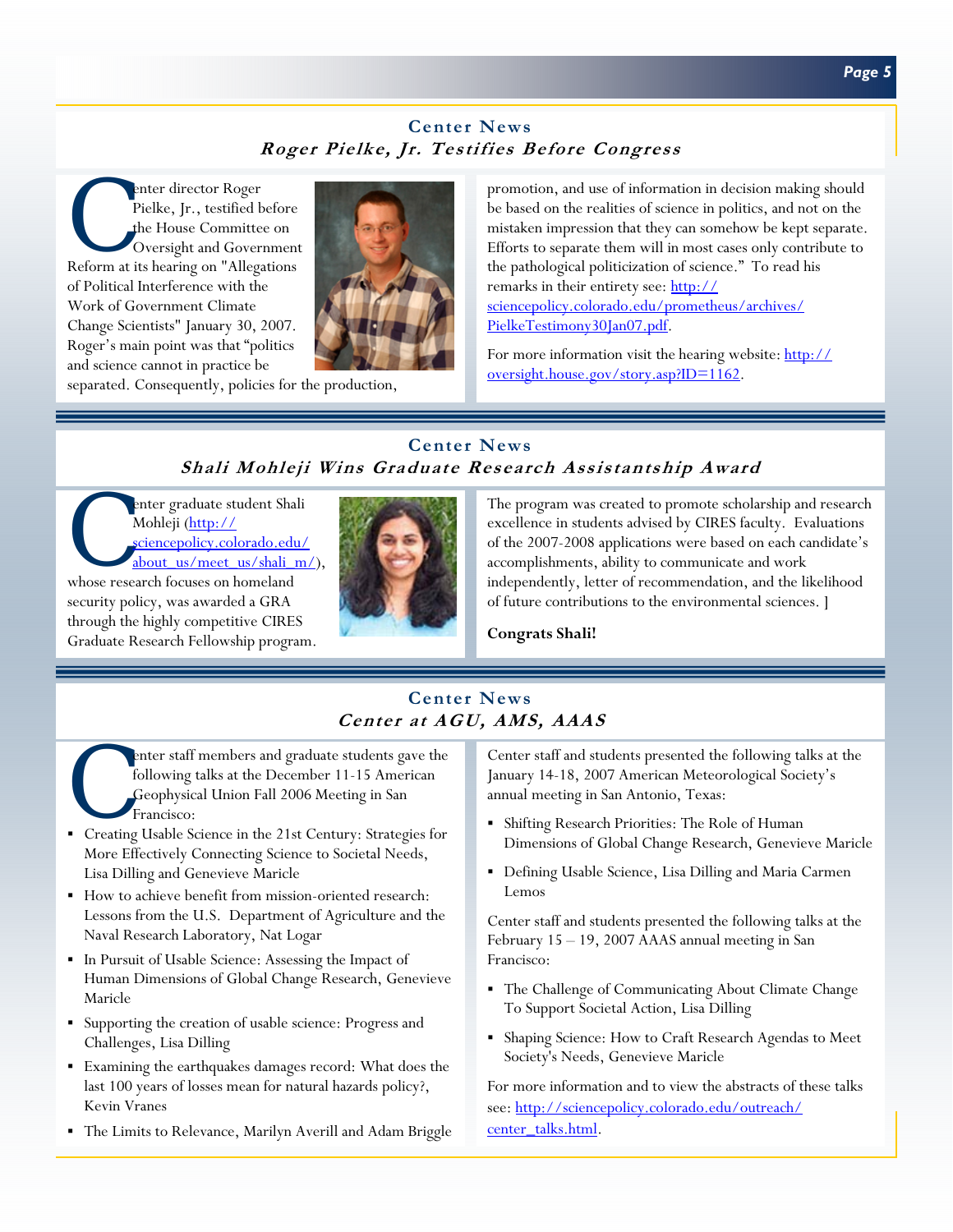# **Center News Carl Mitcham Keynote Speaker at Ethics Conference**

enter faculty affiliate Carl<br>Mitcham (http://<br>sciencepolicy.colorado.ed<br>about us/meet us/ Mitcham (http:// sciencepolicy.colorado.edu/ about\_us/meet\_us/

carl\_mitcham/) was a keynote speaker at the February 16 "Policy, Ethics & the Future of Human Intelligence" conference at the



National Press Club in Washington, DC.

The Institute on Biotechnology and the Human Future (IBHF) at Chicago-Kent College of Law/Illinois Institute of Technology hosted this conference which brought together some of the key voices in the discussion of critical 21stcentury issues.

# **Center News Center's Noontime Seminar Series Continues**

The Center's popular<br>Noontime Seminar s<br>continues this spring<br>the following schedu<br>talks: Noontime Seminar series continues this spring with the following schedule of talks:

**January 23**: Paul Komor, *Meeting Colorado's Future Electricity Needs: One Question, Many Answers*

**January 25**: Katinka Waelbers, *Philosophy of Science, Technology & Society: Masters program at the University of Twente*

**February 6**: Björn-Ola Linnér, *Who gets what, how and when: Historical Responsibility & Emissions Trade in Climate Policy* 

**February 22**: Kevin Vranes, *What does "success" mean for earthquake mitigation policy?* 

**March 6**: Mark Squillace, *The Future of Federal Wetlands Regulation* 

**March 13**: Doug Kenney and Chris Goemans, *Managing Residential Water Demand: Lessons from Aurora, Colorado*



*Mark Squillace March 6, 2007* 

**March 20**: Shali Mohleji, *The Challenges Facing Homeland Security S&T* 

**April 3**: Nat Logar, *Models for societal benefit from federally-funded mission institutions*

**April 10**: Marilyn Averill, *The U.S. Supreme Court's recent decision in Massachusetts vs. EPA* 

**April 13**: Eva Lövbrand, *The politics of expertise in the Kyoto negotiations on land use change and forestry* 

**April 18**: Wayne Ambler, *Introducing Engineering Undergraduates to STS and Policy Issues: A New Course* 

**May 3**: Edward Dunlea, *Recent Advances in Ambient Aerosol Research* 

**June (Date TBA)**: Steve Nerem, *Satellite Measurements of Sea Level Change: What do they tell us?* 

All talks are free, open to the public, and located at the [Center \(for directions see: http://sciencepolicy.colorado.edu/](http://sciencepolicy.colorado.edu/about_us/find_us.html) about us/find us.html). For more information about these and other Center events see: http:// sciencepolicy.colorado.edu/outreach/center\_talks.html.

# **Project News Science Policy Assessment and Research on Climate (SPARC)**

The Center's NSF<br>project, Science I<br>Assessment and<br>Research on Clin<br>(SPARC) (http:// project, Science Policy Assessment and Research on Climate (SPARC)  $(\frac{http://}{http://})$ 



sciencepolicy.colorado.edu/

 $\frac{\text{sparc}}{\text{sparc}}$ , is now in its third year. As the following summary of activities indicates, SPARC has been very productive in addressing the connection of climate science policies to climate-related decision-making.

- **Eva Lovbrand** from Sweden joined SPARC in January 2007 as a postdoctoral researcher. Eva's research will extend the scope of SPARC to the European research arena by building upon a case study of a large European climate research network, the ADAM programme (Adaptation and Mitigation strategies for climate change). The ADAM programme has a very explicit aim to reconcile its knowledge supply with stakeholder demands, and is therefore of great interest in the SPARC context.
- Follow-up activities continue from the May 2006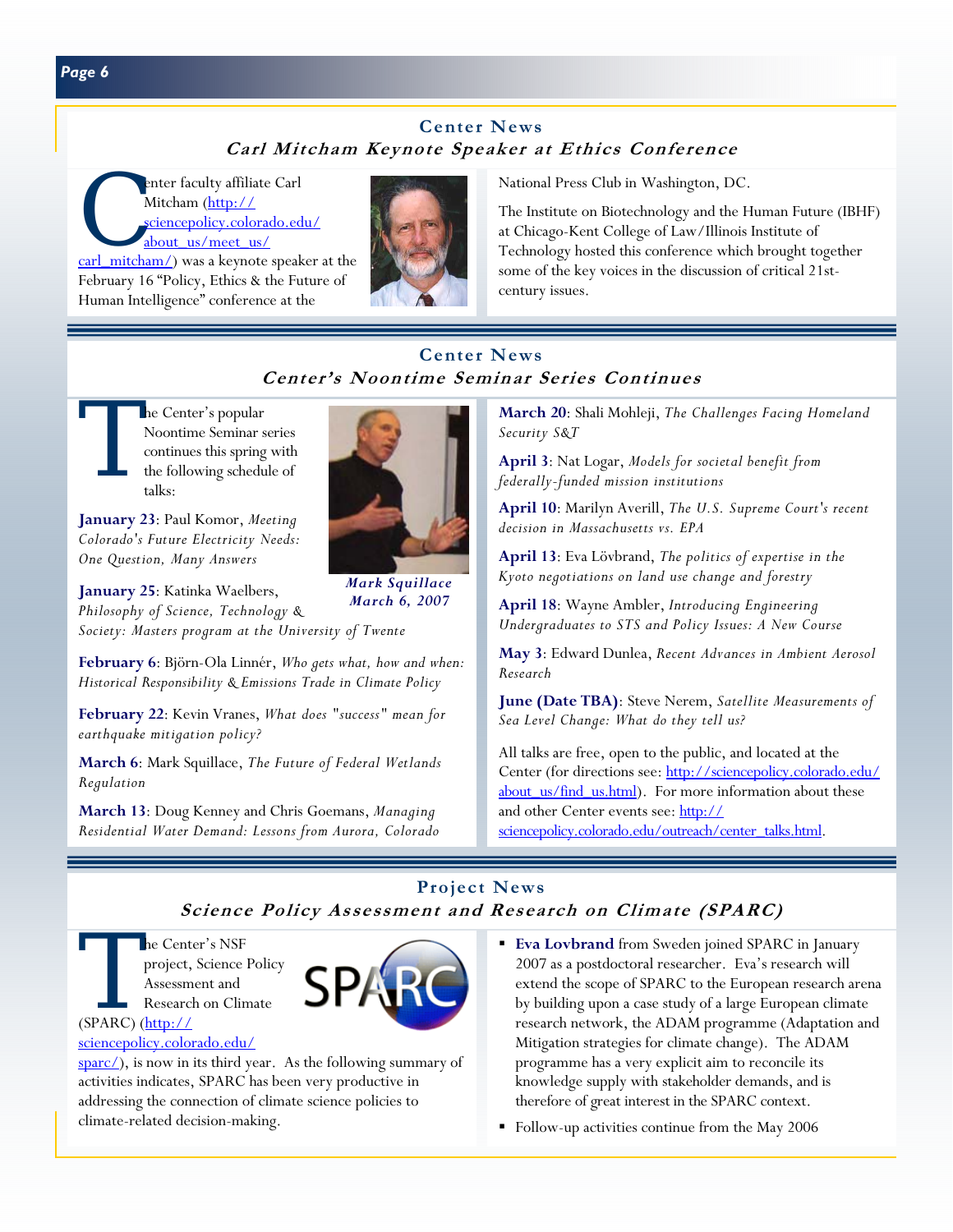## **Project News Continued**

#### **Workshop on Climate Change and Disaster Losses: Understanding and Attributing Trends and**

**Projections**. A summary brochure was distributed at the FCCC COP in Nairobi in December. Peter Hoeppe and Roger Pielke, Jr. have prepared a summary that will appear in the Munich Re annual GeoTopics summary of disasters. The workshop report is available online (http:// sciencepolicy.colorado.edu/sparc/research/projects/ extreme\_events/munich\_workshop/ [workshop\\_report.html\) and has been featured in variou](http://sciencepolicy.colorado.edu/sparc/research/projects/extreme_events/munich_workshop/workshop_report.html)s journals and news media.

- **Netra Chhetri** has been leading an effort to conduct a sensitivity analysis of water resources to multiple stressors in the southwestern United States. One of the outcomes of this work has been the development of a draft white paper on "Decision Making under Uncertainty: Ranking of Multiple Stressors on Central Arizona Water Resources" (http://www.cspo.org/working/ [WhitePaper\\_Final.pdf\). The white paper served](http://www.cspo.org/working/WhitePaper_Final.pdf) as the basis for a workshop on "Ranking of Stressors on Water Resources" that brought together 30 experts from 15 institutions. The findings from the paper, which was endorsed by workshop participants with comments, reveal that water used for outdoor irrigation for single family residences and irrigation for agriculture play a larger role in creating future impacts than does climate change, and are arguably more amenable to policy makers for managing demand in these sectors.
- **Mark Neff** is working on a bibliometric study of the output of the field of ecology in order to map changing research priorities as background research for the ecosystem sensitivity analysis. He presented his research at the Ecological Society of America Annual Meeting and the Gordon Research Conference on Science and Technology Policy. Mark attended the recent meeting of the Association for Fire Ecology in San Diego to assess the possibility of using western forests as the subject of SPARC's second ecosystem sensitivity analysis. The subject of the meeting was the role of climate change in fire ecology.
- **Myanna Lahsen** is conducting research for SPARC on development issues related to climate, including adaptation, vulnerability assessments and, more generally, how science is used or not used in determining climate policy and associated development decision making. An end product is an article manuscript seeking to explain why Latin American countries appear to have been particularly disinclined to consider the merits of adaptation as an element of overall policy responses. Her data will be mostly from Brazil and the article will specifically focus on this country context.
- **Elizabeth McNie** is in the data collection phase for her SPARC dissertation work on the Regional Integrated Sciences and Assessments (RISAs). She is currently working with Bill Clark's group at Harvard researching boundary organizations in Indonesia as part of a recently funded project.
- Articles from the **special issue of Environmental Science and Policy** that focused on RSD for carbonrelated topics are now available online (http:// sciencepolicy.colorado.edu/publications/special/ [rsd\\_for\\_science.html\). See Recent Publications on](http://sciencepolicy.colorado.edu/publications/special/rsd_for_science.html) page 8 for titles.
- **Nat Logar's** dissertation research on Agricultural Research Service (ARS) is continuing, as part of larger comparative study on how agencies reconcile supply and demand for information. In addition to expanding the breadth of this research, Nat will focus on how ARS integrates its research with other relevant bodies within the USDA, such as the Natural Resource Conservation Services, Extension Services, and Economic Research Services.
- **Ryan Meyer** has been mapping the US Climate Change Science Program's (CCSP) strategic plan, and has presented preliminary results at the Gordon Research Conference on Science and Technology Policy, and at the annual meeting of the Society for the Social Studies of Science. He is currently developing plans to map the decision making (or agenda setting) landscape of the supply side of climate science in the US.
- **Genevieve Maricle's** dissertation is looking at the role of science studies in science policy, and human dimensions research related to climate change.
- Two recent special sessions were organized by SPARC members. Genevieve Maricle and Roger Pielke, Jr. cochaired "**Questioning Relevance: Exploring the boundary between STS and STP**" at the Society for the Social Studies of Science (4S) and Lisa Dilling, Nat Logar, Genevieve Maricle and Rebecca Morss (NCAR) co-chaired: "**Creating usable science in the 21st Century: Strategies for more effectively connecting science to societal needs**" at the American Geophysical Union annual meeting.
- SPARC members also presented at **The Second Symposium on Policy and Socio-Economic Research**, **87th AMS Annual Meeting** in San Antonio, Texas and at the AAAS Special Session on "Decision-Making Under Uncertainty: The Challenge of Sustainable Well-Being," which highlighted the work of the DMUU centers, including SPARC.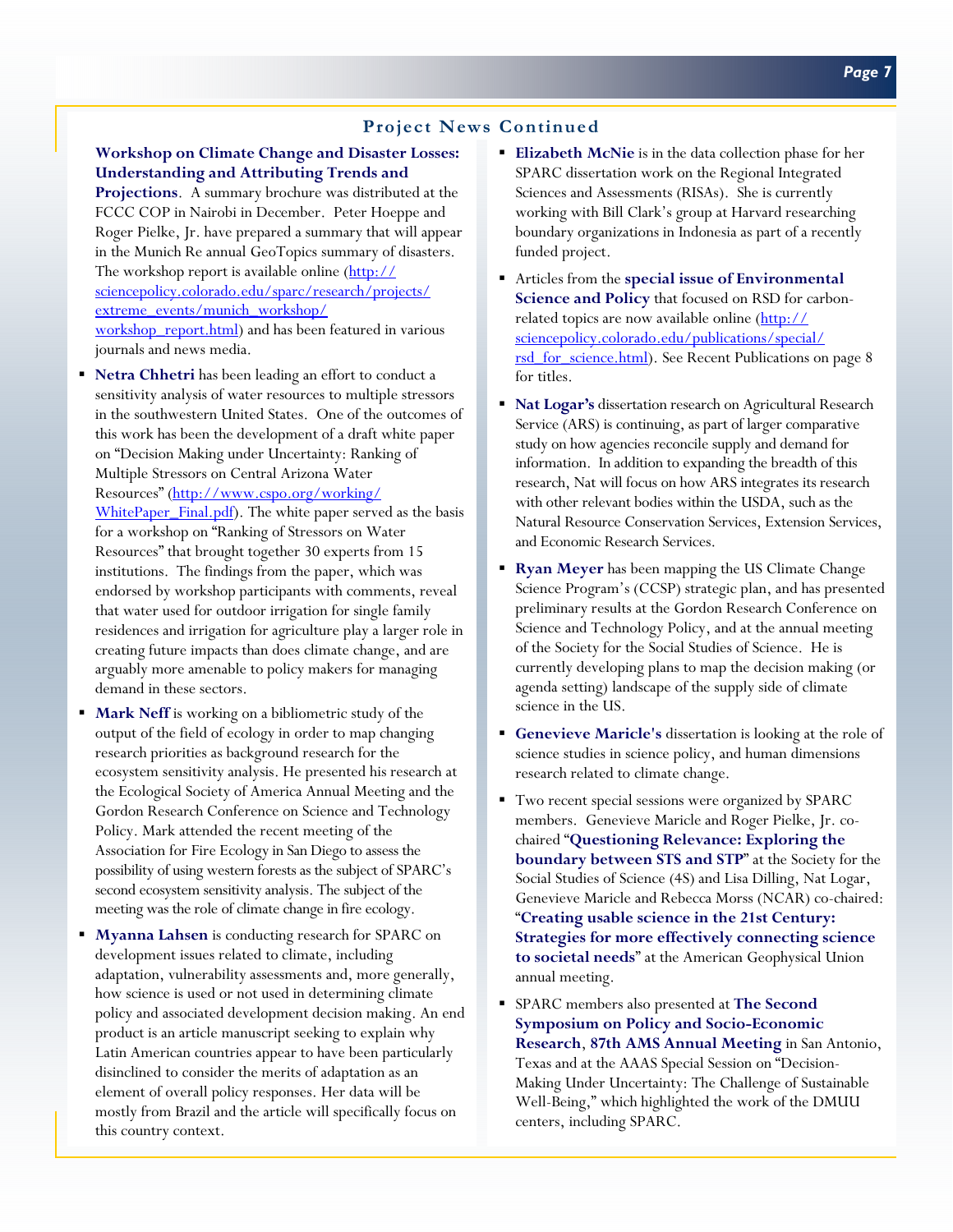#### **Recent SPARC Publications**

Pielke, Sr., R.A. and R.A. Pielke, Jr. 2006. **Climatology: between Science and Politics, Heartland: Eurasian Review of Geopolitics**, 2, pp. 59-63, http:// [sciencepolicy.colorado.edu/admin/publication\\_files/](http://sciencepolicy.colorado.edu/admin/publication_files/resource-2467-2006.10.pdf) resource-2467-2006.10.pdf.

Pielke, Jr., R. A. 2006. **Climate change is serious, but we have to have a realistic response**, Guardian [Unlimited, London, United Kingdom, 13 October, http://](http://www.guardian.co.uk/zurichfuturology/story/0,,1920333,00.html) www.guardian.co.uk/zurichfuturology/ story/0,,1920333,00.html.

Pielke, R.A., 2006. **What just ain't so: It is all too easy to underestimate the challenges posed by climate change**. Book review of Kicking the Carbon Habit: Global Warming and the Case for Renewable and Nuclear Energy by [William Sweet, Nature, Vol 443, pp. 753-754, http://](http://sciencepolicy.colorado.edu/admin/publication_files/resource-2475-2006.12.pdf) sciencepolicy.colorado.edu/admin/publication\_files/ resource-2475-2006.12.pdf.

Höppe, P. and R.A. Pielke, Jr. (eds.), 2006. **Workshop on Climate Change and Disaster Losses: Understanding and Attributing Trends and Projections**, Final Workshop Report. Hohenkammer, Germany, 25-26 May, http://sciencepolicy.colorado.edu/sparc/research/projects/ extreme\_events/munich\_workshop/workshop\_report.html.

Dilling, L. (ed.), 2006. **Workshop on Decision Support and Carbon Cycle Science: Practical Strategies to Reconciling the Supply of and Demand for Carbon Cycle Science, Final Workshop Report**. Boulder, Colorado, 13-14 June 2005, http:// [sciencepolicy.colorado.edu/sparc/research/projects/rsd/](http://sciencepolicy.colorado.edu/sparc/research/projects/rsd/workshop_report.pdf) workshop report.pdf.

Chhetri, N., 2006. **Decision Making Under Uncertainty: Ranking of Multiple Stressors on Central Arizona Water Resources**, Workshop on Water Stressor Ranking, 2-3 November, http:// [sciencepolicy.colorado.edu/admin/publication\\_files/](http://sciencepolicy.colorado.edu/admin/publication_files/resource-2479-sparc_2006.01.pdf) resource-2479-sparc\_2006.01.pdf.

# **Recent Publications**

**EXECUTE:** The Sarewitz, Steve Dovers, and Roger<br>Pielke, Jr. guest edited a special issue of<br>*Environmental Science & Policy* which Dovers, and Roger Pielke, Jr. guest edited a special issue of is titled Reconciling the Supply of and Demand for Science, with a focus on carbon cycle research. All seven papers in this special issue were

published in 2007 and each of the papers has an author or co-author here at the Center [\(download available at: http://sciencepolicy.colorado.edu/](http://sciencepolicy.colorado.edu/publications/special/rsd_for_science.html) publications/special/rsd\_for\_science.html):

Dilling, L., 2007. **The opportunities and responsibility for carbon cycle science in the U.S.**, Environmental Science & Policy, Vol. 10, pp. 1-4.

Dilling, L., 2007. **Towards science in support of decision making: characterizing the supply of carbon cycle science**, Environmental Science & Policy, Vol. 10, pp. 48-61.

Lahsen, M. and C. A. Nobre, 2007. **Challenges of connecting international science and local level sustainability efforts: the case of the Large-Scale Biosphere–Atmosphere Experiment in Amazonia**, Environmental Science & Policy, Vol. 10, pp. 62-74.

Logar, N. J. and R. T. Conant, 2007. **Reconciling the supply of and demand for carbon cycle science in the U.S. agricultural sector**, Environmental Science & Policy, Vol. 10, pp. 75-84.

Lövbrand, E., 2007. **Pure science or policy involvement? Ambiguous boundary-work for Swedish carbon cycle science**, Environmental Science & Policy, Vol. 10, pp. 39-47.

McNie, E., 2007. **Reconciling the supply of scientific information with user demands: an analysis of the problem and review of the literature**, Environmental Science & Policy, Vol. 10, pp. 17-38.

Sarewitz, D. and R. A. Pielke, Jr., 2007. **The neglected heart of science policy: reconciling supply of and demand for science**, Environmental Science & Policy, Vol. 10, pp. 5-16.

Other recent Center publications include:

 Moser, S. and Dilling, L. (eds.), 2007. **Creating a Climate for Change: Communicating Climate Change and Facilitating Social Change**. Cambridge University Press.

Pielke, Jr., R.A., Prins, G., Rayner, S. and Sarewitz, D., 2007. **Lifting the taboo on adaptation**. Nature, Vol. 445, pp-597-598.

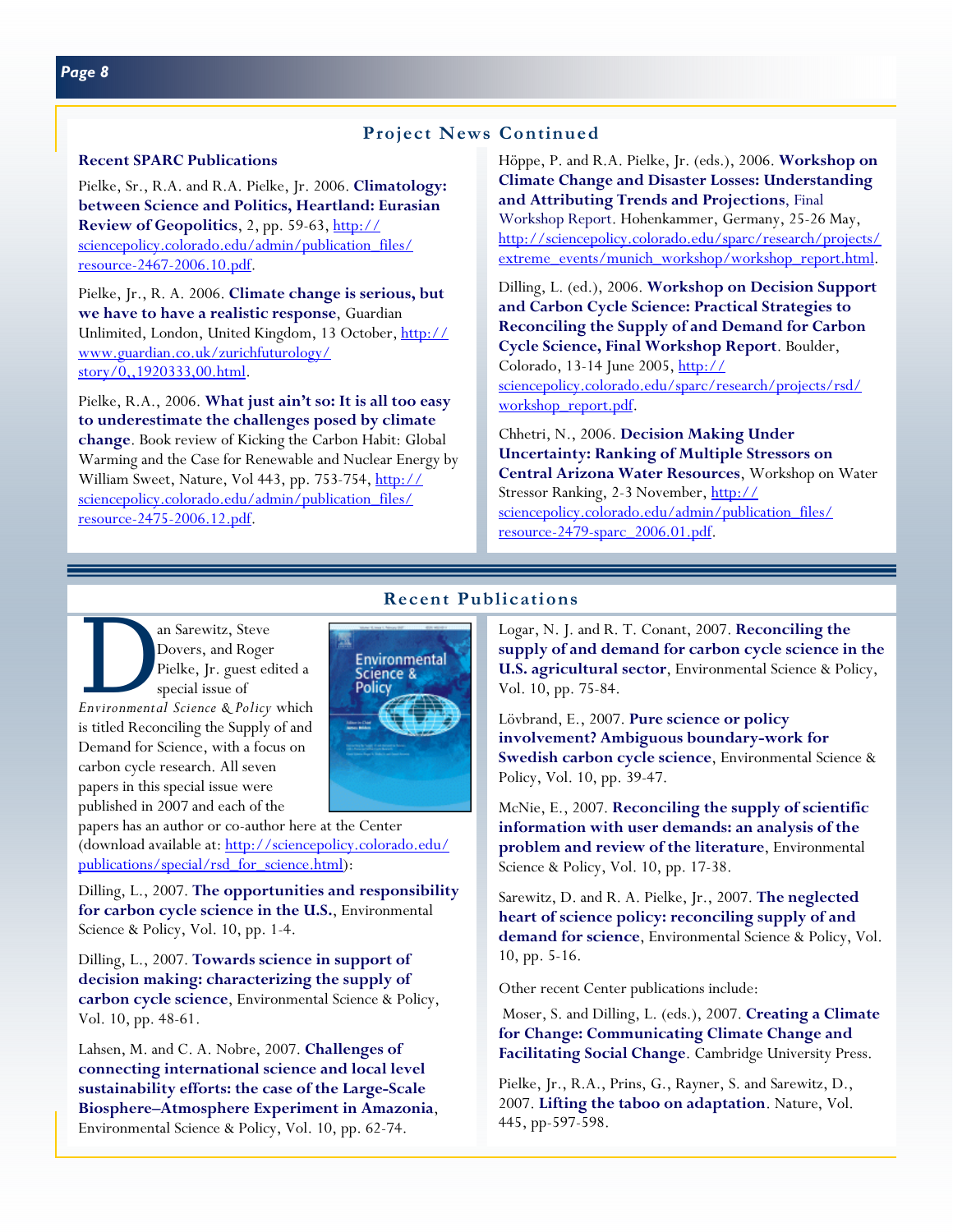## **Recent Prometheus Blogs**

s always, Center staff members and students, as<br>well as guest writers, have contributed many<br>provocative posts to our science policy weblog,<br>Prometheus (http://sciencepolicy.colorado.edu<br>prometheus/). The following is a sa well as guest writers, have contributed many provocative posts to our science policy weblog, Prometheus (http://sciencepolicy.colorado.edu/ prometheus/). The following is a sample of recent posts (feedback/contributions welcome at: http:// [sciencepolicy.colorado.edu/prometheus/AskP.html\):](http://sciencepolicy.colorado.edu/prometheus/AskP.html)

#### *The assessors assessing the assessments*  **by Kevin Vranes**

Fresh out of the National Academies, commissioned by the CCSP, is a fabulous new climate-related assessment: Analysis of Global Change Assessments: Lessons Learned. The report identifies for the U.S. Climate Change Science Program the essential elements of effective global change assessments, including strategic framing, engagement of stakeholders, credible treatment of uncertainties, and a transparent interface between policymakers and scientists. The report reviews lessons learned from past assessments, which are intended to inform policymakers about the scientific underpinnings of critical environmental issues such as climate change, loss of biodiversity, and ozone depletion.

Which would be great, but for two things we can identify right off the bat:

1. The most identifiable end user of a climate change assessment is the federal-level (and perhaps state-level) policy maker... read more at: http:// sciencepolicy.colorado.edu/prometheus/archives/ climate\_change/001135the\_assessors\_assess.html.

#### *NOAA's New Media Policy: A Recipe for Conflict*  **by Roger Pielke, Jr.**

The Department of Commerce, the parent agency of the National Oceanic and Atmospheric Administration (NOAA), has released a new media policy for its employees (thanks to an alert Prometheus reader for pointing us to it). The new policy was prepared in response to criticisms levied against the agency for its media policies related to agency scientists which some viewed as over-bearing and too politicized. Unfortunately, the new policy does little to address the challenges of public communication in highly politicized contexts, and probably makes things worse.

### The new media policy can be found in PDF (http://www.commerce.gov/opa/press/

Secretary\_Gutierrez/2007\_Releases/March/29\_DAO\_219\_1.pdf). It seeks to draw dark lines between different activities and information. For instance, the policy seeks to distinguish a "Fundamental Research Communication" from an "Official Communication." A FRC is defined as:

a Public Communication that relates to the Department's programs, policies, or operations and takes place or is prepared officially (i.e., under Section 6.03a. 1-4) and that deals with the products of basic or applied research in science or engineering, the results of which ordinarily are published and shared broadly within the scientific community, so long as the communication does not contain information that is… read more at: http:// sciencepolicy.colorado.edu/prometheus/archives/ [science\\_politics/001162noaas\\_new\\_media\\_pol.html.](http://sciencepolicy.colorado.edu/prometheus/archives/science_politics/001162noaas_new_media_pol.html)

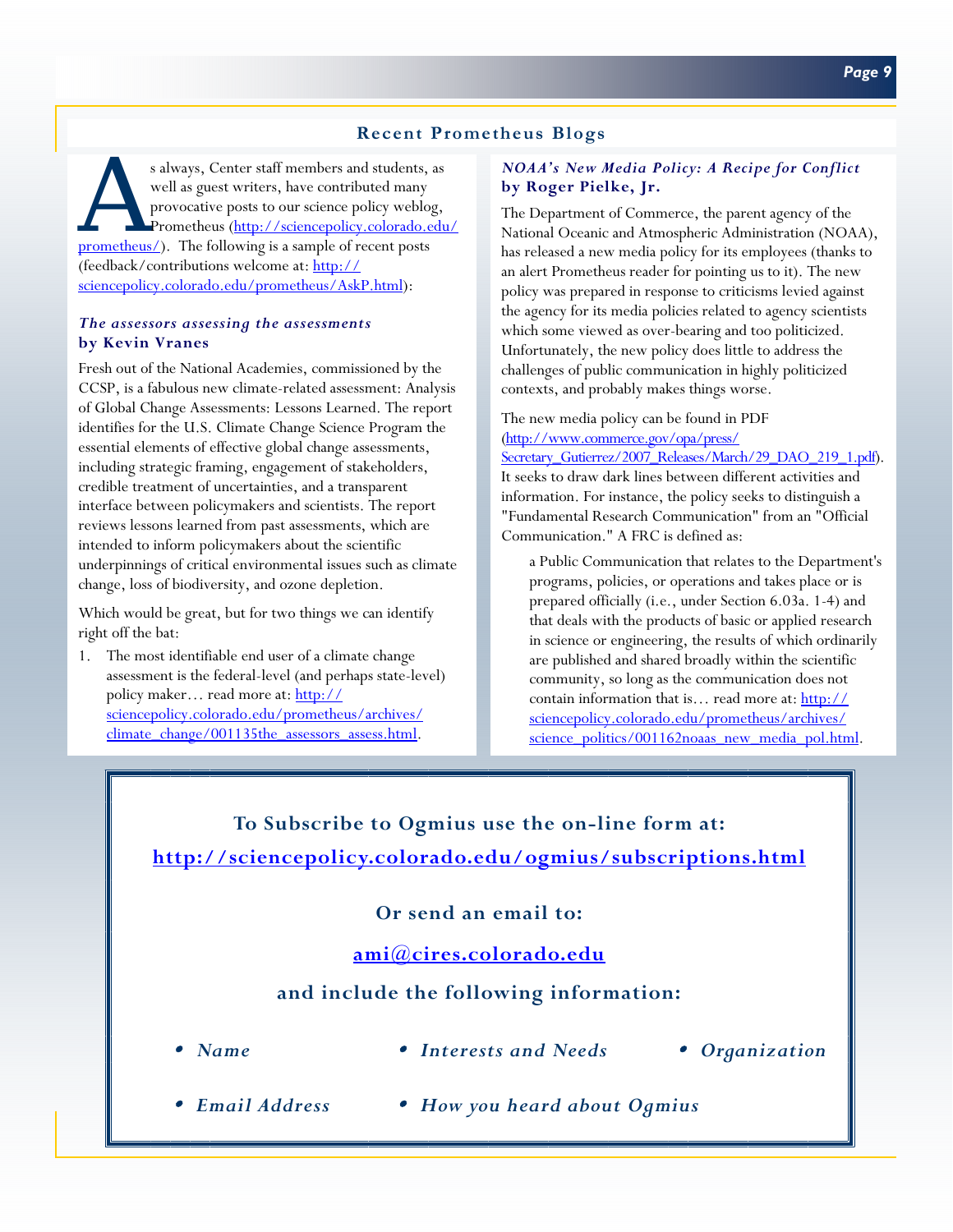## **Center in the News**

- isa Dilling's new book<br>Creating a Climate for<br>Change was reference<br>following media: *Creating a Climate for Change* was referenced in the following media:
- February 25, 2007 Register-Guard article: Where we stand on global warming (http:// www.registerguard.com/ news/2007/02/25/ c1.cr.climatechange.0225.p1.php? [section=cityregion\), by Rebecca No](http://www.registerguard.com/news/2007/02/25/c1.cr.climatechange.0225.p1.php?section=cityregion)lan



- February 22, 2007 Nature letter: Newspaper scare headlines can be counter-productive (http:// [www.nature.com/nature/journal/v445/n7130/](http://www.nature.com/nature/journal/v445/n7130/full/445818b.html) full/445818b.html), by Mike Hulme
- February 18, 2007 Science Daily article: Americans Believe Global Warming Is Real, Want Action, But Not [As A Priority \(http://www.sciencedaily.com/](http://www.sciencedaily.com/releases/2007/02/070218140838.htm) releases/2007/02/070218140838.htm)

Kevin Vranes was quoted in a February 17, 2007 *World Magazine* article: Global warming's the hot topic, but one climate scientist exposes dissension in the expert ranks: "We wonder if we've oversold the science" (http:// [www.worldmag.com/articles/12682\), by Beck](http://www.worldmag.com/articles/12682)y Perry.

Kevin Vranes appeared on the January 27, 2007 edition of *CNN's "In the Money"* (http://transcripts.cnn.com/ [TRANSCRIPTS/0701/27/cnnitm.01.html\) to discuss h](http://transcripts.cnn.com/TRANSCRIPTS/0701/27/cnnitm.01.html)ow corporations are joining the climate change debate.

Roger Pielke, Jr. was quoted in a February 22, 2007 *Globe Insider* article on politics and climate change: Take this global warming pop quiz (http:// www.theglobeandmail.com/servlet/Page/document/v5/ content/subscribe?user\_URL=http:// www.theglobeandmail.com%2Fservlet%2Fstory% 2FLAC.20070222.COWENT22%2FTPStory% [2FNational&ord=1172163640925&brand=theglobeandmail&](http://www.theglobeandmail.com/servlet/Page/document/v5/content/subscribe?user_URL=http://www.theglobeandmail.com%2Fservlet%2Fstory%2FLAC.20070222.COWENT22%2FTPStory%2FNational&ord=1172163640925&brand=theglobeandmail&force_login=true) force\_login=true), by Margaret Wente

[To view all Center In the News articles see: http://](http://sciencepolicy.colorado.edu/outreach/news.html) sciencepolicy.colorado.edu/outreach/news.html.

## **S&T Opportunities**

## **DISCCRS III Symposium September 10 - 17, 2007 Hawai'i Island**

(pronounced "discourse") targets recent



understanding and collaborations across the natural and social sciences, humanities, mathematics, engineering and other disciplines related to climate change and its impacts. Funding from NSF supports symposium participant costs, the DISCCRS website and an electronic newsletter. Symposia are currently funded for 2007 and 2008. Recent Ph.D. graduates from all disciplines and countries are invited to join the DISCCRS network and apply to be a DISCCRS symposium scholar.

Thirty-six recent Ph.D. graduates will be competitively selected to present their research in both oral and poster format and participate in the week-long symposium. Four scholars will be invited to serve as mentors for the group, and Stanford Professor Stephen H. Schneider has recently assented to serving as one of the mentors. A representative from the

U.S. National Science Foundation will be invited to describe programs and funding opportunities. Strategies for collaborating across disciplines will be introduced and practiced in the context of developing an interdisciplinary research proposal. Techniques for communicating with nonspecialist audiences will also be addressed.

#### **Eligibility:**

Ph.D. requirements completed April 1, 2004 - March 31, 2007 in any discipline related to climate change and impacts.

**Application Deadline:**  April 30, 2007

#### **Participant Costs:**

Funding is provided for symposium airfare, housing and meals.

For more information contact:

Susan Weiler[, weiler@whitman.edu.](mailto:weiler@whitman.edu) See also the poster: [http://www.aslo.org/phd/disccrsposter.pdf.](http://www.aslo.org/phd/disccrsposter.pdf) 

Supported by the U.S. National Science Foundation through grants to Whitman College (EAR-0105201, C.S. Weiler PI) and University of Oregon (EAR-0435719. R.B. Mitchell PI). Jointly sponsored by the following societies: AAG, AERE, AGU, AMS, ASLO, ESA, ESS-ISA.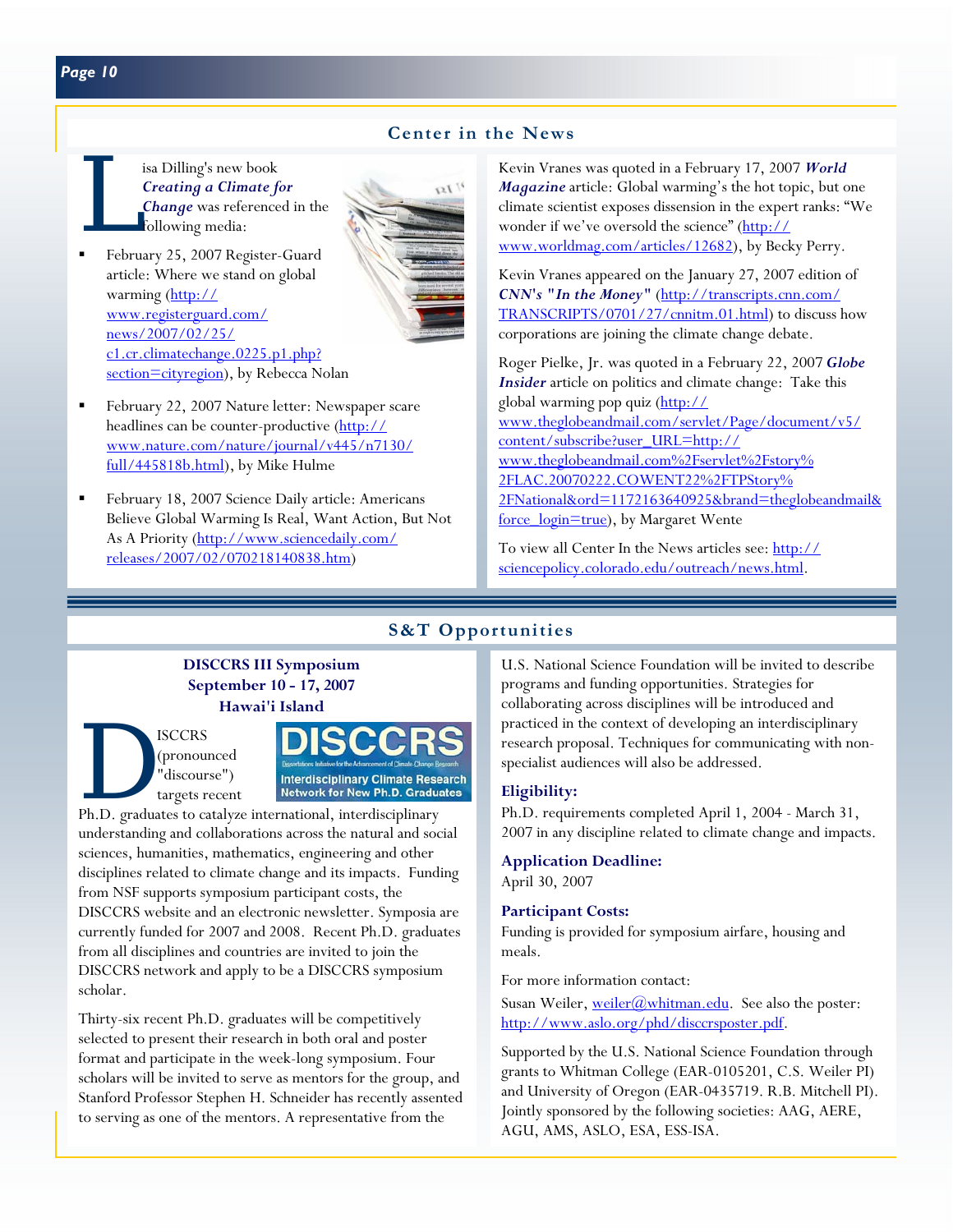# **S&T Opportunities**

#### **Debating Science**

ebating Science is a graduate education program that teaches the skills of ethical public discourse and graduate education program that teaches the skills of their application to issues in science and technology, and



explores the ethical, scientific, and social dimensions of climate change, biotechnology and nanotechnology. Debating Science is an intensive 4-day summer workshop in Missoula, Montana, followed by an online discussion course which provides travel support, board, and lodging for participants.

It is sponsored by the National Science Foundation and features keynote lectures by outstanding scholars in the fields of philosophy of technology, environmental economics, environmental philosophy and ethics, the policy history of global climate, biotechnology, and nanotechnology.

We are looking for graduate students who are inspired by their own research but who are also interested in exploring the social, political, and philosophical context of that work, and who are committed to sharing science with nonscientists in the genuine hope for a better world.

[For more information and to apply, please go to http://](http://www.umt.edu/ethics/debating_science) www.umt.edu/ethics/debating\_science.

## **S&T Opportunities**

#### **Ethics in Science and Environmental Politics Ethics of Climate Change CALL FOR ESSAYS**

ETH ajor consequences of climate change<br>
are now predictable to a reasonable degree of scientific certainty. Many of these of climate change are now predictable to a



consequences will be experienced within the next 100 years on time scales relevant to emergency preparedness, medical responses, infrastructure alteration, financial investments, treaty negotiations, etc. These changes will impact the globe, geographically, socially, politically and economically. Leaders of institutions concerned with law, business, medicine, science, sociology, politics and religion will face the brunt of these changes. In the face of these challenges, their actions must be honorable, moral and ethical. The observation that citizens in poor countries often choose practices that are more environmentally sound than their counterparts in rich countries is a moral and ethical conundrum.

Clearly, much more can be done at the level of the individual citizen. To stimulate discussion of these issues, Inter-Research Science Center is sponsoring seven essay contests. The authors of winning essays will receive US \$1000.00 and their articles will be published in Ethics in Science and [Environmental Politics \(ESEP\) \(http://www.int-res.com/](http://www.int-res.com/journals/esep/) journals/esep/). The ESEP issue in which these articles appear will be made available online as an Open Access document – anyone with access to the Internet will be able to read it. There is one contest in each of the following disciplines:

- Economics/Business
- Law
- Medicine
- Environmental sciences
- Engineering
- Philosophy/Religious studies
- Political Science

Essays within these broad subject areas should focus on climate change, and particularly on ethical issues. Please refer to the "White Paper on the Ethical Dimensions of Climate Change" (http://rockethics.psu.edu/climate/whitepaper[intro.htm\) for background and guidance. These contests ar](http://rockethics.psu.edu/climate/whitepaper-intro.htm)e open to graduate students (post Bachelors) at any certified university or college. Proof of student status (e.g. photocopy of a valid student identification card; letter from thesis advisor) must accompany submitted manuscripts.

Essays can be a maximum of 6000 words (excluding references and figure legends) and must include the corresponding author's name, academic institution, street address, telephone number and e-mail address. Multiple authors – who would split the prize evenly - are permitted. All essays must be submitted as digital PDF or WORD files, and should be prepared following the guidelines detailed at: [http://www.int-res.com/journals/esep/guidelines-for-esep](http://www.int-res.com/journals/esep/guidelines-for-esep-authors/)authors/. Indicate clearly under which discipline your essay falls. Essays must be submitted, via e-mail to esep $submissions@int-res.com$  - by 0000 hrs GMT on 3 September 2007. All essays will be reviewed by a panel of experts. The winners will be notified by 30 November 2007. Runner-up essays that pass the peer review process will also be published in ESEP.